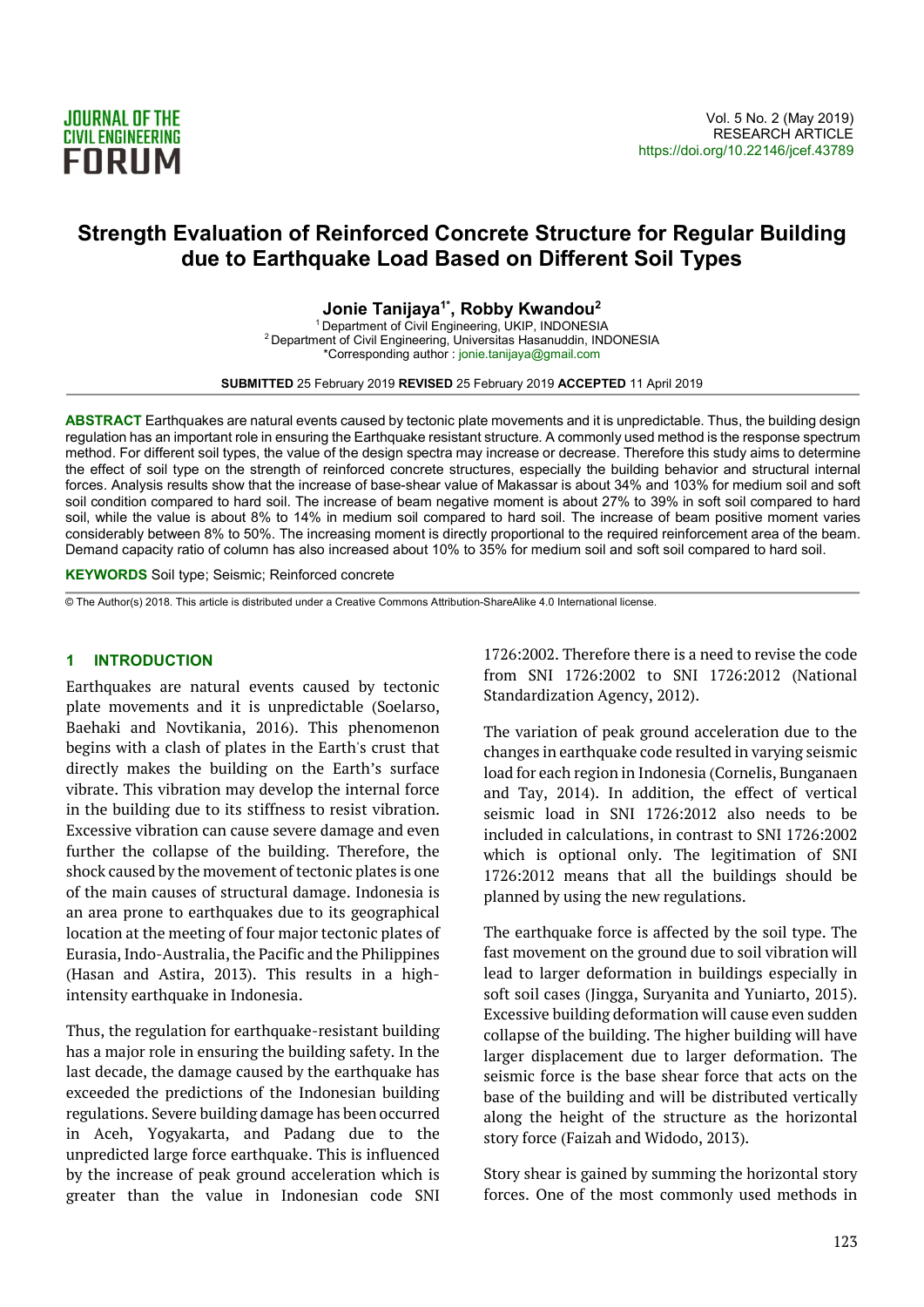SNI 1726:2012 is the response spectrum method. Generally, in this method, the soil classification is divided into three types. There are hard soil (SC), medium soil (SD) and soft soil (SE). For different soil types, the value of the design spectra may increase or decrease (Arfiadi and Satyarno, 2013). This variation of the design leads to the changes of either the internal force or seismic force distribution values. But the question about the effect of soil types in seismic force has not been fully answered. In addition, the impact on the design of structural strength is also questioned.

Reinforced concrete structure is a commonly used structure in Indonesia construction. The concept of earthquake-resistant building is the structure should not collapse due to strong earthquakes (nominal earthquake) and should have the ability to dissipate the seismic loads (Sudarsana and Yudha, 2014). It is also well-known as the capacity design method. In this method, the structural elements which will yield first should be determined (weak element). These elements will undergo plastification (damage) first in order to anticipate earthquake energy in the structure. Therefore, structural ductility plays an important role.

Other structural elements that do not undergo plastification should still behave elastically during strong earthquakes. In SNI 2847-2013 (National Standardization Agency, 2013b) this concept is fully described in the requirements of Special Moment Resisting Frame (SMRF) (Imran and Hendrik, 2010). SMRF has the highest ductility and should be used in earthquake-prone areas. Therefore this study aims to determine the effect of soil type on the strength of reinforced concrete structures, in this case to review the building behavior and the internal forces.

# 2 RESEARCH METHODS

The function of the building as an office and located in Makassar. The live load value is  $240\,\mathrm{kg/m^2}$  based on SNI 1727:2013 (National Standardization Agency, 2013a). Seismic force analysis is based on SNI 1726:2012 while the reinforced concrete analysis is based on SNI 2847:2013. The building is a reinforced concrete structure with a height variation of 5-stories building + roof (h = 19.30 m), 8-stories + roof (h =  $30.40$  m) and 10-stories + roof ( $h = 37.80$  m).

Each building was analyzed with seismic load for hard soil (SC), medium soil (SD) and soft soil (SE). The lateral system is the Special Moment Resisting Frame (SMRF). Structural plan is typical for entire floors, except for roof (Figure 1). The structural model was

analyzed by using ETABS program. The 3D model of the building is illustrated in Figure 2.







Figure 2. 3D model for 5-stories, 8-stories and 10-stories.

The primary beam dimension is typical for the all structural models. Beam 300 mm x 600 mm is used for 6 m span and 300 mm x 500 mm for 5 m span. The secondary beam dimension is also typically 250 mm x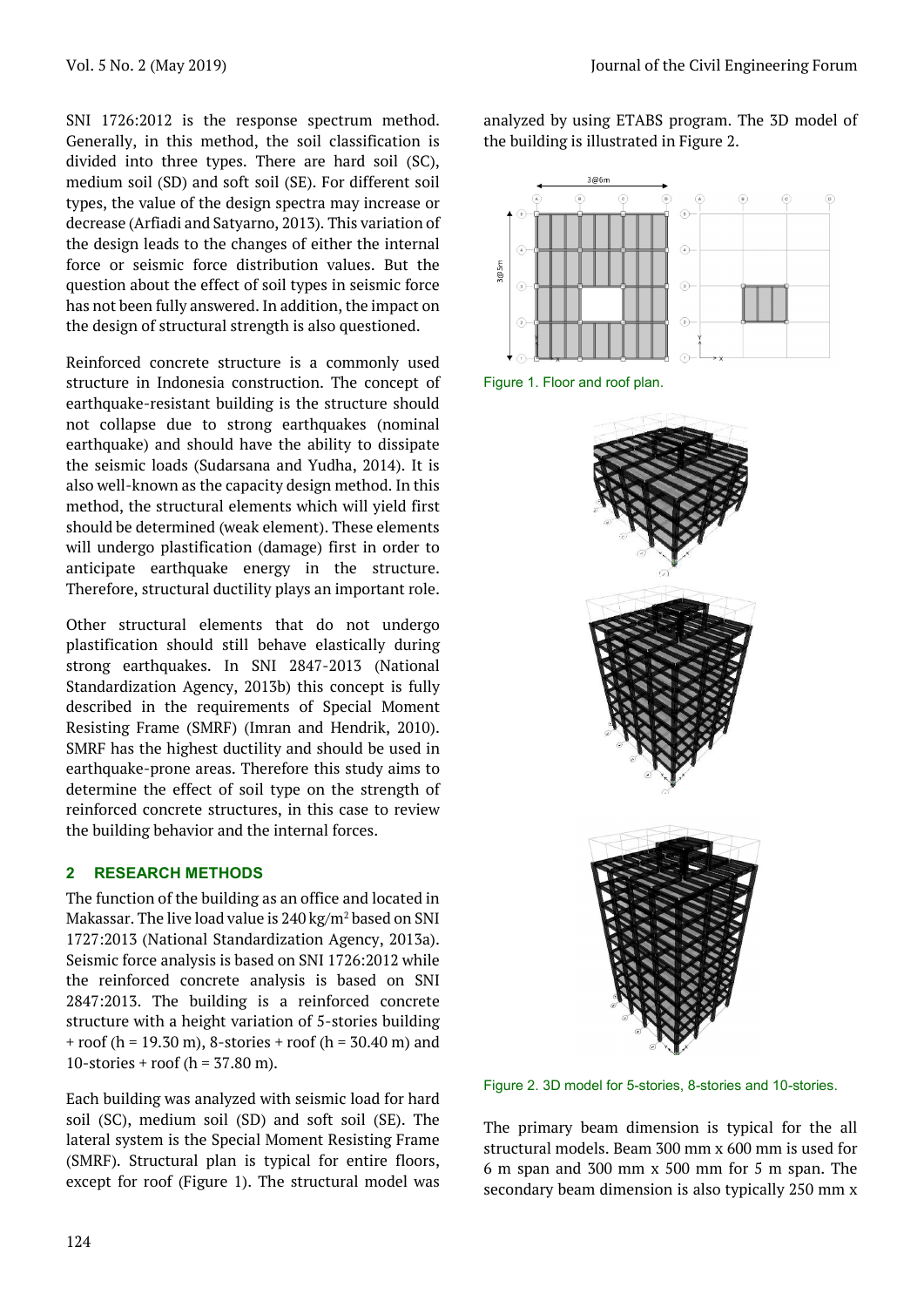500 mm. The column dimensions are 500 mm x 500 mm, 550 mm x 550 mm and 600 mm x 600 mm sequentially for the 5-stories, 8-stories and 10-stories model. Slab thickness is typically 120 mm. Concrete strength is  $fc = 25$  MPa and rebar strength is BJTS40 (fy = 390 MPa). The design response spectrum is illustrated in Figure 3.

Figures 4 and 5 show the difference of spectral acceleration for short period (SDS) and 1 second (SD1) Response Spectrum



Figure 3. Response spectrum for Makassar with three soil types.









period for all three soil types. The difference of SDS values for medium and soft soils are 28.92% and 90.58% compared to hard soil. While the difference of SD1 values for medium soil and soft soil are 34.62% and 103.50% compared to hard soil. This difference is quite high, especially when comparing the hard soil to soft soil. It certainly has an impact on the magnitude of the seismic load in the building.

#### 3 RESULTS AND DISCUSSION

Analysis results show that the static base-shear for both X and Y directions are controlled by the minimum value of vibration period so that the value is the same for both directions. The dynamic base-shear should have a minimum value of 85% static base-shear. In this case, the seismic load values for all models need to be scaled back by using the scale factor 0.85  $V_{\text{static}}/V_{\text{dynamic}}$ . The maximum difference of scale factor between soft soil compared to hard soil is 0.28%, 0.90% and 6.78% for 10-stories, 8-stories and 5-stories buildings, while for the medium soil is 0.18%, 0.61% and 4.44% for 10 stories, 8-stories and 5-stories buildings. It can be seen that the smaller difference of the scale factor for different soil types could be found as the increasing of building height (Table 1). Thus the effect of different soil types tends to be insignificant to the dynamic scale factor ( $V_{static}/V_{dynamic}$ ) for higher building. In contrast to lower buildings, soft soil tend to produce larger scale factor compared to hard soil (6.78% for 5-stories buildings). Shift and 6000 mm x and 6000 mm x and 1000 mm x and 1000 mm x and 1000 mm x and 1000 mm x and 1000 mm x and 1000 mm x and 1000 mm and soft software of software and 10.5 Sex (g) = 30 MPa). The design response spectrum is q The maximum difference of scale factor OSS V<sub>anteri</sub>ng, software and the soft soil to the solution of the solution of the maximum difference of scale factor between soft soil to the medium soil is 0.18%, 0.61% and 4.44% f

The story shear result can be seen in Figure 6. The graph curvature becomes smaller as the soil becomes harder. It is influenced by the smaller base-shear value when the soil become harder so that the distribution of seismic load to each level also decreases. It could be also seen that the percentage difference of building maximum displacement is directly proportional to the base shear of the building (Table 2).

| Table 1. Scale factor and base-shear for 10-stories, 8- |  |
|---------------------------------------------------------|--|
| stories and 5-stories buildings.                        |  |

| Total   | Soil   |       | Scale Factor-X | Scale Factor-Y |          |
|---------|--------|-------|----------------|----------------|----------|
| stories | type   |       |                |                |          |
|         | Hard*  | 2.351 | 0.00%          | 2.595          | $0.00\%$ |
| 10      | Medium | 2.354 | 0.14%          | 2.600          | 0.18%    |
|         | Soft   | 2.356 | 0.21%          | 2.602          | 0.28%    |
|         | Hard*  | 2.240 | 0.00%          | 2.482          | $0.00\%$ |
| 8       | Medium | 2.254 | 0.61%          | 2.488          | 0.26%    |
|         | Soft   | 2.260 | 0.90%          | 2.491          | 0.37%    |
|         | Hard*  | 2.789 | 0.00%          | 2.824          | $0.00\%$ |
| 5       | Medium | 2.913 | 4.44%          | 2.950          | 4.44%    |
|         | Soft   | 2.978 | 6.78%          | 3.016          | 6.78%    |

\*hard soil as reference value for percentage calculation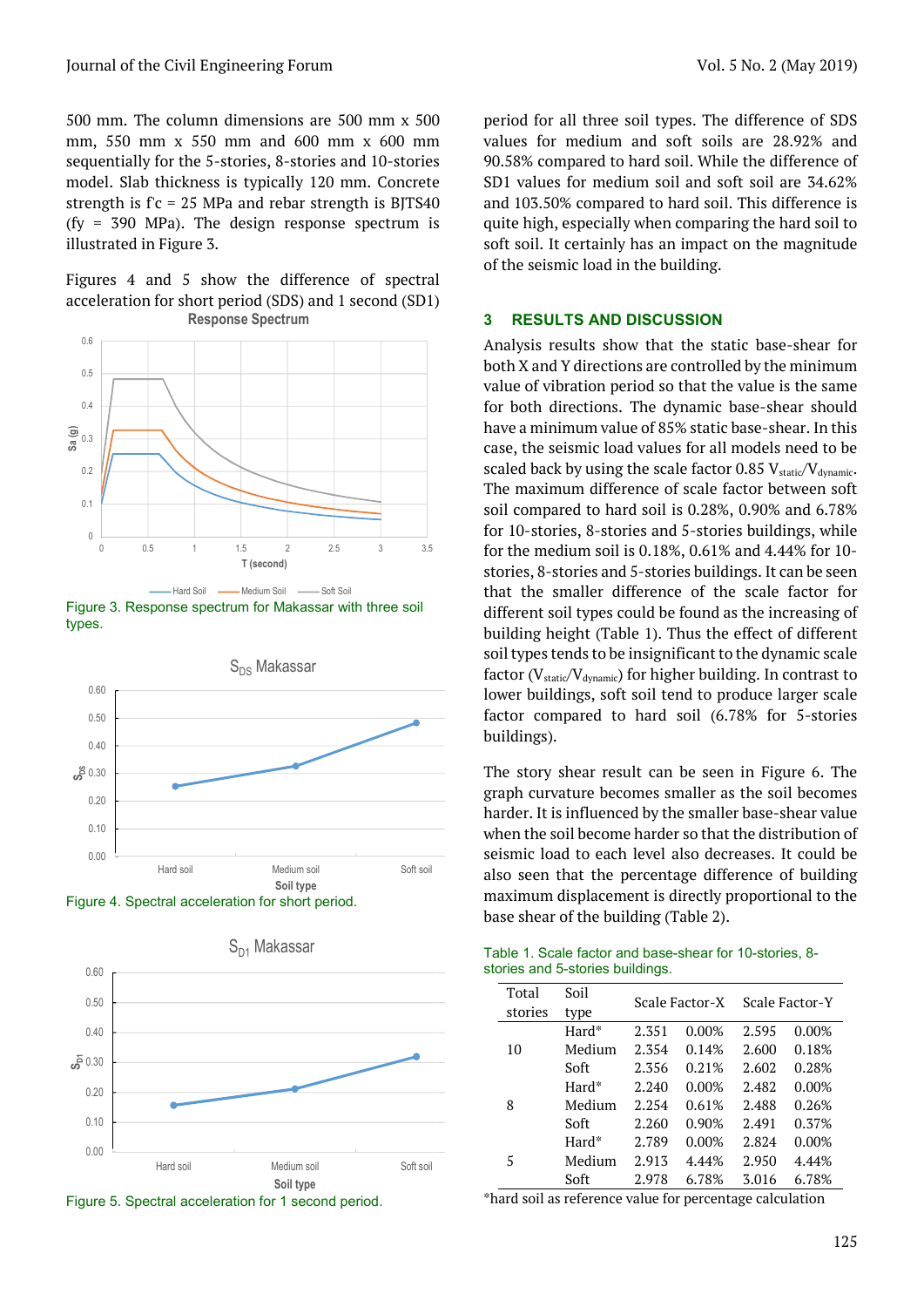Table 2. Maximum displacement

| Total   | Soil   | Max X-disp |         | Max Y-disp |          |
|---------|--------|------------|---------|------------|----------|
| stories | type   | (mm)       |         | (mm)       |          |
|         | Hard*  | 19.80      | 0.00%   | 27.72      | 0.00%    |
| 10      | Medium | 26.65      | 34.61%  | 37.31      | 34.58%   |
|         | Soft   | 40.29      | 103.48% | 56.29      | 103.03%  |
|         | Hard*  | 15.24      | 0.00%   | 21.88      | $0.00\%$ |
| 8       | Medium | 20.60      | 35.17%  | 29.37      | 34.21%   |
|         | Soft   | 31.28      | 105.22% | 44.51      | 103.39%  |
|         | Hard*  | 11.51      | 0.00%   | 16.17      | $0.00\%$ |
| 5       | Medium | 15.76      | 36.94%  | 22.49      | 39.14%   |
|         | Soft   | 23.78      | 106.62% | 34.67      | 114.45%  |







Figure 6. Story shear for X and Y direction.

Differences in base-shear values due to different soil types tend to be almost the same (less than 5%) for all models. This indicates that the difference of building height does not affect the proportion of base-shear values for different soil types. The increase of beam negative moment for B30x60 in soft soil is 28.26%, 27.10% and 28.95% compared to hard soil for 10 stories, 8-stories and 5-stories building respectively (Table 3), while for medium soil is 9.60%, 8.67% and 10.13%. The increase of beam negative moment for B30x50 in soft soil is 36.39%, 34.67% and 38.80% compared to hard soil for 10-stories, 8-stories and 5stories building respectively, while for medium soil is 12.35%, 11.62% and 13.37% (Table 4). It can be concluded that the increase of beam negative moment is about 27% to 39% in soft soil compared to hard soil, while for medium soil is about 8% to 14%.

| Table 3. Ultimate moment and rebar areas B30x60. |  |  |  |  |  |
|--------------------------------------------------|--|--|--|--|--|
|--------------------------------------------------|--|--|--|--|--|

| tories           | type                                       | (mm)                           |                                                                                                      | (mm)  |         |                                                         |                                                          |           |          |                                                   |                          | concluded that the increase of beam negative moment |
|------------------|--------------------------------------------|--------------------------------|------------------------------------------------------------------------------------------------------|-------|---------|---------------------------------------------------------|----------------------------------------------------------|-----------|----------|---------------------------------------------------|--------------------------|-----------------------------------------------------|
|                  | Hard*                                      | 19.80                          | 0.00%                                                                                                | 27.72 | 0.00%   | is about 27% to 39% in soft soil compared to hard soil, |                                                          |           |          |                                                   |                          |                                                     |
| $\boldsymbol{0}$ | Medium                                     | 26.65                          | 34.61%                                                                                               | 37.31 | 34.58%  |                                                         | while for medium soil is about 8% to 14%.                |           |          |                                                   |                          |                                                     |
|                  | Soft                                       | 40.29                          | 103.48%                                                                                              | 56.29 | 103.03% |                                                         |                                                          |           |          |                                                   |                          |                                                     |
|                  | Hard*                                      | 15.24                          | 0.00%                                                                                                | 21.88 | 0.00%   |                                                         | Table 3. Ultimate moment and rebar areas B30x60.         |           |          |                                                   |                          |                                                     |
|                  | Medium                                     | 20.60                          | 35.17%                                                                                               | 29.37 | 34.21%  | Total                                                   | Soil type                                                | positive/ |          | B30x60                                            |                          |                                                     |
|                  | Soft                                       | 31.28                          | 105.22%                                                                                              | 44.51 | 103.39% | stories                                                 |                                                          |           |          | negative Ultimate moment $A_s$ (mm <sup>2</sup> ) |                          |                                                     |
|                  | Hard*                                      | 11.51                          | 0.00%                                                                                                | 16.17 | 0.00%   |                                                         |                                                          |           | (t.m)    |                                                   |                          |                                                     |
|                  | Medium                                     | 15.76                          | 36.94%                                                                                               | 22.49 | 39.14%  | 10                                                      | Hard*                                                    | pos       | 10.60    | 0.00%                                             | 573                      | 0.00%                                               |
|                  | Soft                                       | 23.78                          | 106.62%                                                                                              | 34.67 | 114.45% |                                                         |                                                          | neg       | 17.62    | 0.00%                                             | 964                      | 0.00%                                               |
|                  |                                            |                                | ard soil as reference value for percentage calculation                                               |       |         |                                                         | Medium                                                   | pos       | 10.60    | 0.00%                                             | 573                      | 0.00%                                               |
|                  |                                            |                                |                                                                                                      |       |         |                                                         |                                                          | neg       | 19.31    | 9.60%                                             | 1063                     | 10.27%                                              |
|                  |                                            |                                |                                                                                                      |       |         |                                                         | Soft                                                     | pos       | 11.45    | 8.08%                                             | 614                      | 7.16%                                               |
|                  |                                            | <b>Story Shear X-direction</b> |                                                                                                      |       |         |                                                         |                                                          | neg       |          | 28.26                                             |                          |                                                     |
| 11               |                                            |                                |                                                                                                      |       |         |                                                         |                                                          |           | 22.60    | %                                                 | 1259                     | 30.60%                                              |
| 9                |                                            |                                |                                                                                                      |       |         | 8                                                       | Hard*                                                    | pos       | 10.87    | 0.00%                                             | 581                      | 0.00%                                               |
|                  |                                            |                                |                                                                                                      |       |         |                                                         |                                                          | neg       | 17.32    | 0.00%                                             | 947                      | $0.00\%$                                            |
|                  |                                            |                                |                                                                                                      |       |         |                                                         | Medium                                                   | pos       | 10.87    | 0.00%                                             | 581                      | $0.00\%$                                            |
| Story            |                                            |                                |                                                                                                      |       |         |                                                         |                                                          | neg       | 18.82    | 8.67%                                             | 1034                     | 9.19%                                               |
|                  |                                            |                                |                                                                                                      |       |         |                                                         | Soft                                                     | pos       | 11.78    | 8.40%                                             | 632                      | 8.78%                                               |
| 3                |                                            |                                |                                                                                                      |       |         |                                                         |                                                          | neg       |          | 27.10                                             |                          |                                                     |
|                  |                                            |                                |                                                                                                      |       |         |                                                         |                                                          |           | 22.01    | $\%$                                              | 1224                     | 29.25%                                              |
|                  |                                            |                                |                                                                                                      |       |         | 5                                                       | Hard*                                                    | pos       | 11.24    | 0.00%                                             | 602                      | 0.00%                                               |
| $\mathbb O$      | 30000                                      | 60000<br>Story shear (kg)      | 90000                                                                                                |       | 120000  |                                                         |                                                          | neg       | 18.92    | 0.00%                                             | 1040                     | 0.00%                                               |
|                  |                                            |                                |                                                                                                      |       |         |                                                         | Medium                                                   | pos       | 11.56    | 2.88%                                             | 620                      | 2.99%                                               |
|                  | - 10 story-hard soil<br>8 story-hard soil  |                                | - 10 story-medium soil - A - 10 story-soft soil<br>-- +- 8 story-medium soil -- +- 8 story-soft soil |       |         |                                                         |                                                          | neg       |          | 10.13                                             |                          |                                                     |
|                  | - 5 story-hard soil                        |                                | - 5 story-medium soil - + 5 story-soft soil                                                          |       |         |                                                         |                                                          |           | 20.83    | %                                                 | 1153                     | 10.87%                                              |
|                  |                                            |                                |                                                                                                      |       |         |                                                         | Soft                                                     | pos       |          | 16.61                                             |                          |                                                     |
|                  |                                            | <b>Story Shear Y-direction</b> |                                                                                                      |       |         |                                                         |                                                          |           | 13.10    | %                                                 | 706                      | 17.28%                                              |
| 11               |                                            |                                |                                                                                                      |       |         |                                                         |                                                          | neg       |          | 28.95                                             |                          |                                                     |
| $\boldsymbol{9}$ |                                            |                                |                                                                                                      |       |         |                                                         |                                                          |           | 24.39    | %                                                 | 1368                     | 31.54%                                              |
|                  |                                            |                                |                                                                                                      |       |         |                                                         | *hard soil as reference value for percentage calculation |           |          |                                                   |                          |                                                     |
| Story            |                                            |                                |                                                                                                      |       |         |                                                         | Table 4. Ultimate moment and rebar areas B30x50.         |           |          |                                                   |                          |                                                     |
|                  |                                            |                                |                                                                                                      |       |         | Total                                                   | Soil                                                     | positive/ |          |                                                   | B30x50                   |                                                     |
| $\sqrt{3}$       |                                            |                                |                                                                                                      |       |         | storie                                                  | type                                                     | negative  | Ultimate |                                                   | $A_s$ (mm <sup>2</sup> ) |                                                     |
|                  |                                            |                                |                                                                                                      |       |         | S                                                       |                                                          |           |          | moment (t.m)                                      |                          |                                                     |
|                  |                                            |                                |                                                                                                      |       |         | 10                                                      | Hard*                                                    | pos       | 6.69     | 0.00%                                             | 477                      | 0.00%                                               |
| $\mathbb O$      | 30000                                      | 60000<br>Story shear (kg)      | 90000                                                                                                |       | 120000  |                                                         |                                                          | neg       | 10.81    | 0.00%                                             | 705                      | 0.00%                                               |
|                  |                                            |                                |                                                                                                      |       |         |                                                         | Medium                                                   | pos       | 6.69     | 0.00%                                             | 477                      | 0.00%                                               |
|                  | - 10 story-hard soil                       |                                | - 10 story-medium soil -A - 10 story-soft soil                                                       |       |         |                                                         |                                                          | neg       | 12.15    | 12.35%                                            | 797                      | 13.05%                                              |
|                  | - 8 story-hard soil<br>- 5 story-hard soil |                                | → 8 story-medium soil - - ▲ - 8 story-soft soil<br>- 5 story-medium soil -- 5 story-soft soil        |       |         |                                                         | Soft                                                     | pos       | 8.19     | 22.33%                                            | 608                      | 27.46%                                              |
|                  |                                            |                                |                                                                                                      |       |         |                                                         |                                                          | neg       | 14.75    | 36.39%                                            | 981                      | 39.15%                                              |
|                  |                                            |                                | qure 6. Story shear for X and Y direction.                                                           |       |         | 8                                                       | Hard*                                                    | pos       | 6.76     | 0.00%                                             | 477                      | 0.00%                                               |

#### Table 4. Ultimate moment and rebar areas B30x50.

| Total  | Soil   | positive/ |          | B30x50       |                          |        |  |  |
|--------|--------|-----------|----------|--------------|--------------------------|--------|--|--|
| storie | type   | negative  | Ultimate |              | $A_s$ (mm <sup>2</sup> ) |        |  |  |
| S      |        |           |          | moment (t.m) |                          |        |  |  |
| 10     | Hard*  | pos       | 6.69     | 0.00%        | 477                      | 0.00%  |  |  |
|        |        | neg       | 10.81    | 0.00%        | 705                      | 0.00%  |  |  |
|        | Medium | pos       | 6.69     | 0.00%        | 477                      | 0.00%  |  |  |
|        |        | neg       | 12.15    | 12.35%       | 797                      | 13.05% |  |  |
|        | Soft   | pos       | 8.19     | 22.33%       | 608                      | 27.46% |  |  |
|        |        | neg       | 14.75    | 36.39%       | 981                      | 39.15% |  |  |
| 8      | Hard*  | pos       | 6.76     | 0.00%        | 477                      | 0.00%  |  |  |
|        |        | neg       | 10.86    | 0.00%        | 709                      | 0.00%  |  |  |
|        | Medium | pos       | 6.76     | 0.00%        | 477                      | 0.00%  |  |  |
|        |        | neg       | 12.13    | 11.62%       | 796                      | 12.27% |  |  |
|        | Soft   | pos       | 7.95     | 17.58%       | 601                      | 26.00% |  |  |
|        |        | neg       | 14.63    | 34.67%       | 973                      | 37.24% |  |  |
| 5      | Hard*  | pos       | 6.86     | 0.00%        | 477                      | 0.00%  |  |  |
|        |        | neg       | 11.18    | 0.00%        | 730                      | 0.00%  |  |  |
|        | Medium | pos       | 6.86     | 0.00%        | 478                      | 0.21%  |  |  |
|        |        | neg       | 12.67    | 13.37%       | 834                      | 14.25% |  |  |
|        | Soft   | pos       | 10.31    | 50.35%       | 752                      | 57.65% |  |  |
|        |        | neg       | 15.52    | 38.80%       | 1036                     | 41.92% |  |  |

\*hard soil as reference value for percentage calculation

The increase of beam positive moment for B30x60 in soft soil is 8.08%, 8.40% and 16.61% compared to hard soil for 10-stories, 8-stories and 5-stories building respectively, while for medium soil is 0.00%, 0.00% and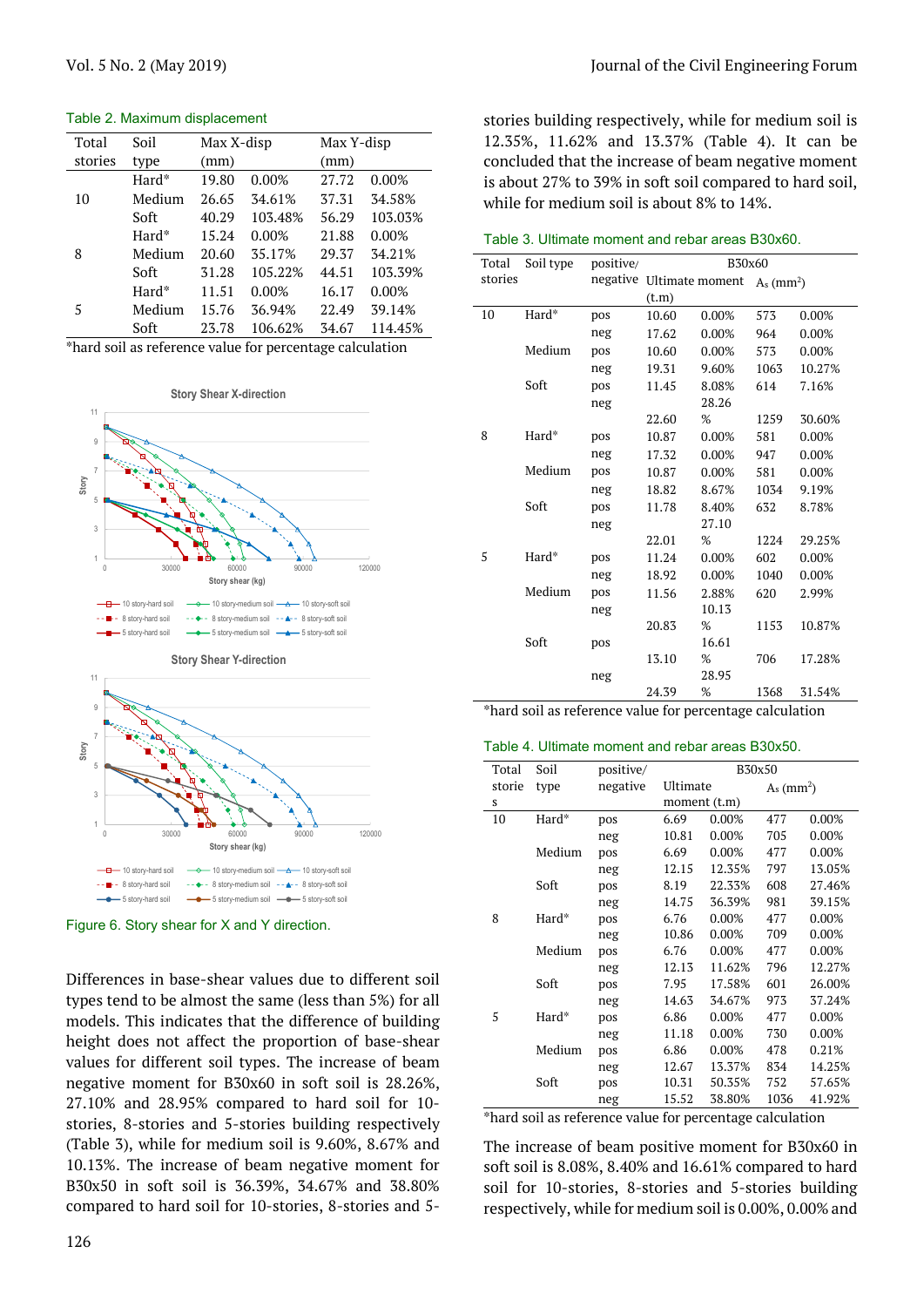#### Journal of the Civil Engineering Forum Vol. 5 No. 2 (May 2019)

2.88%. The increase of beam positive moment for B30x50 in soft soil is 22.33%, 17.58% and 50.35% compared to hard soil for 10-stories, 8-stories and 5 stories building respectively, while for medium soil does not change. It can be seen that the increasing pattern of the beam negative moment tends to be almost the same (Figure 7), while the increasing pattern of beam positive moment is different, especially for 5-stories building (Figure 8). It is influenced by the difference in seismic scale factor that is quite visible in the 5-stories building, as stated before. As for the negative moment, this difference Numal of the Civil Engineering Forum<br>
SS%. The increase of beam positive moment for<br>
does not seem to be changing significantly because of<br>
SOKSO in soft soil is 22.35%, 17.58% and 50.35%<br>
the effect of gravity moments at



does not seem to be changing significantly because of the effect of gravity moments at the support area.

The difference of longitudinal rebar area is directly proportional to the moment (Table 3 and Table 4). Table 5 and 6 shows the converted diameter and rebar amount. It can be seen that the increase in the number of rebar is about 1 to 2 rebars. The stirrup rebar area for shear reinforcing is then calculated based on the used longitudinal rebar using capacity design method (Table 7 and 8). It can be seen that the maximum difference between the stirrup rebar areas is about 15.00% for soft soil compared to hard soil. Vol. 5 No. 2 (May 2019)<br>
does not seem to be changing significantly because of<br>
the effect of gravity moments at the support area.<br>
The difference of longitudinal rebar area is directly<br>
proportional to the moment (Table



Figure 7. Beam negative moment.

|  |  | Table 5. The converted diameter and rebar amount B30x60 |
|--|--|---------------------------------------------------------|
|--|--|---------------------------------------------------------|

| Total   | Soil   | pos/neg  | B30x60             |       |                          |  |
|---------|--------|----------|--------------------|-------|--------------------------|--|
| stories | type   |          | As reg             | Rebar | $A_s$ (mm <sup>2</sup> ) |  |
|         |        |          | (mm <sup>2</sup> ) | use   |                          |  |
| 10      | Hard*  | positive | 573                | 3D16  | 603.19                   |  |
|         |        | negative | 964                | 5D16  | 1005.31                  |  |
|         | Medium | positive | 573                | 3D16  | 603.19                   |  |
|         |        | negative | 1063               | 6D16  | 1206.37                  |  |
|         | Soft   | positive | 614                | 4D16  | 804.25                   |  |
|         |        | negative | 1259               | 7D16  | 1407.43                  |  |
| 8       | Hard*  | positive | 581                | 3D16  | 603.19                   |  |
|         |        | negative | 947                | 5D16  | 1005.31                  |  |
|         | Medium | positive | 581                | 3D16  | 603.19                   |  |
|         |        | negative | 1034               | 6D16  | 1206.37                  |  |
|         | Soft   | positive | 632                | 4D16  | 804.25                   |  |
|         |        | negative | 1224               | 7D16  | 1407.43                  |  |
| 5       | Hard*  | positive | 602                | 3D16  | 603.19                   |  |
|         |        | negative | 1040               | 6D16  | 1206.37                  |  |
|         | Medium | positive | 620                | 4D16  | 804.25                   |  |
|         |        | negative | 1153               | 6D16  | 1206.37                  |  |
|         | Soft   | positive | 706                | 4D16  | 804.25                   |  |
|         |        | negative | 1368               | 7D16  | 1407.43                  |  |

Figure 8. Beam positive moment.

| Table 6. The converted diameter and rebar amount B30x50. |  |  |
|----------------------------------------------------------|--|--|
|----------------------------------------------------------|--|--|

| Total   | Soil   | pos/neg  | B30x50             |       |                          |  |  |
|---------|--------|----------|--------------------|-------|--------------------------|--|--|
| stories | type   |          | As reg             | Rebar | $A_s$ (mm <sup>2</sup> ) |  |  |
|         |        |          | (mm <sup>2</sup> ) | use   |                          |  |  |
| 10      | Hard*  | positive | 477                | 3D16  | 603.19                   |  |  |
|         |        | negative | 705                | 4D16  | 804.25                   |  |  |
|         | Medium | positive | 477                | 3D16  | 603.19                   |  |  |
|         |        | negative | 797                | 4D16  | 804.25                   |  |  |
|         | Soft   | positive | 608                | 4D16  | 804.25                   |  |  |
|         |        | negative | 981                | 5D16  | 1005.31                  |  |  |
| 8       | Hard*  | positive | 477                | 3D16  | 603.19                   |  |  |
|         |        | negative | 709                | 4D16  | 804.25                   |  |  |
|         | Medium | positive | 477                | 3D16  | 603.19                   |  |  |
|         |        | negative | 796                | 4D16  | 804.25                   |  |  |
|         | Soft   | positive | 601                | 3D16  | 603.19                   |  |  |
|         |        | negative | 973                | 5D16  | 1005.31                  |  |  |
| 5       | Hard*  | positive | 477                | 3D16  | 603.19                   |  |  |
|         |        | negative | 730                | 4D16  | 804.25                   |  |  |
|         | Medium | positive | 478                | 3D16  | 603.19                   |  |  |
|         |        | negative | 834                | 5D16  | 1005.31                  |  |  |
|         | Soft   | positive | 752                | 4D16  | 804.25                   |  |  |
|         |        | negative | 1036               | 6D16  | 1206.37                  |  |  |

\*hard soil as reference value for percentage calculation

\*hard soil as reference value for percentage calculation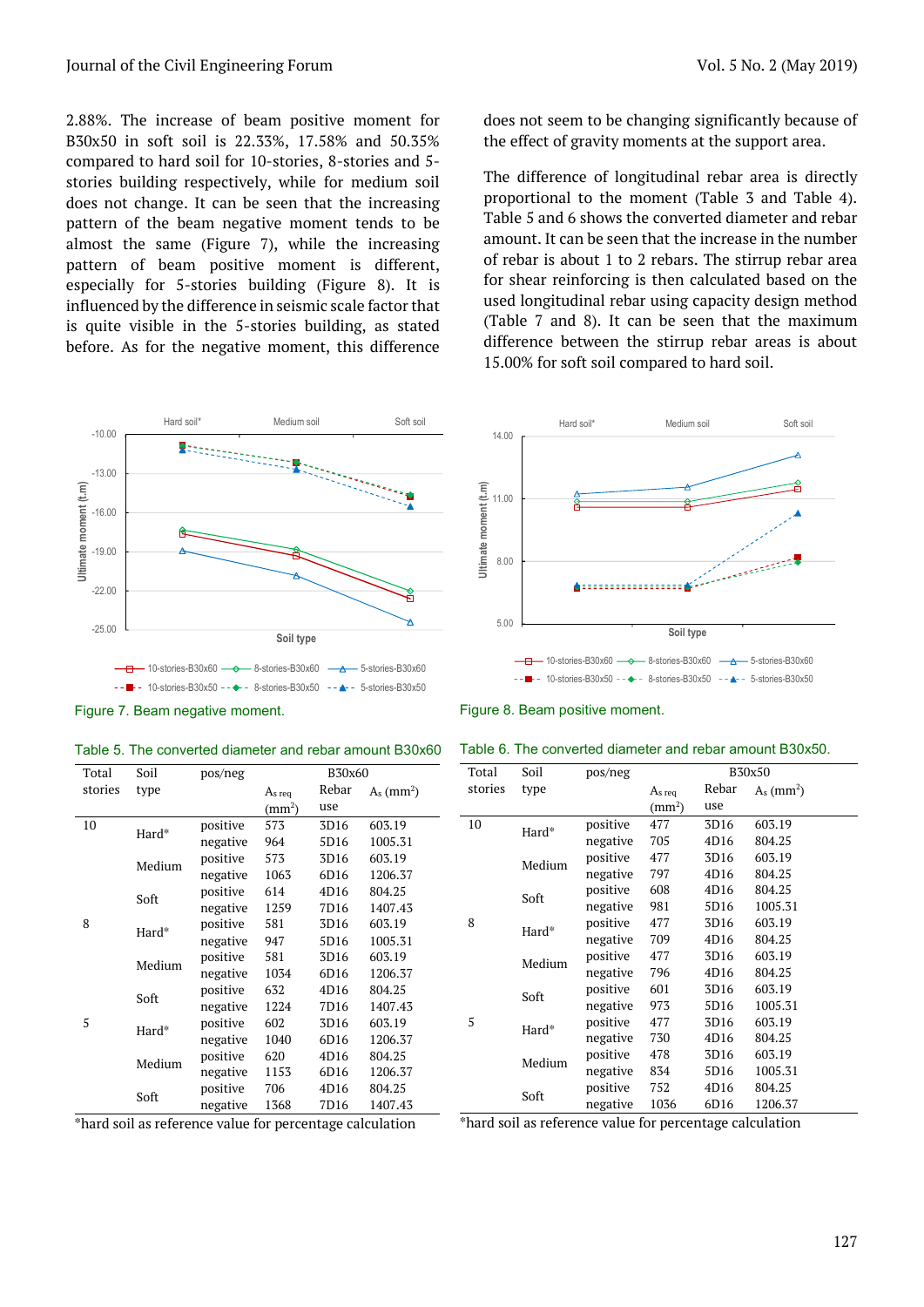| Total   | Soil type | B30x60                |                               |  |  |  |
|---------|-----------|-----------------------|-------------------------------|--|--|--|
| stories |           | Stirrup used          | $Avs/s$ (mm <sup>2</sup> /mm) |  |  |  |
| 10      | Hard*     | 2D10-115              | 0.00%<br>1.37                 |  |  |  |
|         | Medium    | 2D <sub>10</sub> -110 | 4.55%<br>1.43                 |  |  |  |
|         | Soft      | 2D <sub>10</sub> -100 | 1.57<br>15.00%                |  |  |  |
| 8       | Hard*     | 2D <sub>10</sub> -115 | $0.00\%$<br>1.37              |  |  |  |
|         | Medium    | 2D <sub>10</sub> -110 | 4.55%<br>1.43                 |  |  |  |
|         | Soft      | 2D <sub>10</sub> -100 | 15.00%<br>1.57                |  |  |  |
| 5       | Hard*     | 2D10-110              | 0.00%<br>1.43                 |  |  |  |
|         | Medium    | 2D <sub>10</sub> -105 | 1.50<br>4.76%                 |  |  |  |
|         | Soft      | 2D10-100              | 10.00%<br>1.57                |  |  |  |

#### Table 7. Stirrup rebar area B30x60.

\*hard soil as reference value for percentage calculation

Table 9 shows the demand capacity ratio (D/C) of column based on the Strong Column Weak Beam (SCWB) concept.

Table 9. Demand capacity ratio of column (Strong Column Weak Beam).

| Total stories | Soil type | Column dimension (mm x mm) | $1.2$ $\Sigma$ M <sub>beam</sub> (t.m) | $\Sigma M_{col}$ (t.m) | $D/C$ ratio |          |
|---------------|-----------|----------------------------|----------------------------------------|------------------------|-------------|----------|
|               | Hard*     | $600 \times 600$           | 34.14                                  | 82.20                  | 0.42        | $0.00\%$ |
| 10            | Medium    | (16D19)                    | 38.05                                  | 82.20                  | 0.46        | 11.46%   |
| Soft          |           | 45.98                      | 82.20                                  | 0.56                   | 34.69%      |          |
| Hard*         | 550 x 550 | 34.14                      | 64.20                                  | 0.53                   | $0.00\%$    |          |
| 8             | Medium    |                            | 38.05                                  | 64.20                  | 0.59        | 11.46%   |
|               | Soft      | (12D19)                    | 45.98                                  | 64.20                  | 0.72        | 34.69%   |
|               | Hard*     |                            | 38.05                                  | 59.00                  | 0.64        | $0.00\%$ |
|               | Medium    | 500 x 500                  | 42.18                                  | 59.00                  | 0.71        | 10.85%   |
|               | Soft      | (12D16)                    | 45.98                                  | 59.00                  | 0.78        | 20.85%   |

\*hard soil as reference value for percentage calculation

It can be seen that the D/C ratio of the column for medium soil and soft soil increase about 11.46% and 34.69% compared to hard soil. Both values are the same for the 10-stories and 8-stories buildings because the used longitudinal rebar is the same. As for the 5 storey building D/C ratio increase by 10.85% and 20.85% respectively for medium soil and soft soil compared to hard soil.

### 4 CONCLUSIONS

The effect of different soil types tends to be insignificant to the dynamic scale factor  $(V_{static}/V_{dynamic})$ for higher building. In contrast to lower buildings, soft soil tend to produce larger scale factor compared to hard soil. The increase of base-shear for Makassar city is about 34% and 103% for medium and soft soil compared to hard soil. The maximum displacement of building is correlated with the base-shear. The difference in building height does not affect the proportion of base-shear values for different soil types. The increase of beam negative moment is about 27% to 39% in soft soil compared to hard soil, while for medium soil is about 8% to 14%. The increasing

pattern of beam positive moment is quite different (about 8% to 50%), especially for 5-stories building. The difference of longitudinal rebar area is directly proportional to the moment. The difference of stirrup rebar area is about 5% to 15.00% for medium and soft soil compared to hard soil. Demand capacity ratio of column increase about 10% to 35% for medium and soft soil compared to hard soil.

#### ACKNOWLEDGMENT

The authors gratefully acknowledge the partial financial support by Paulus Christian University of Indonesia, Makassar.

## **REFERENCES**

Arfiadi, Y. and Satyarno, I. (2013) 'Comparison of Design Spectra for Big Cities in Indonesia Based on SNI 1726:2012 and SNI 1726:2002', in National Conference of Civil Engineering 7, p. S-299.

Cornelis, R., Bunganaen, W. and Tay, B. (2014) 'Comparative Analysis of Story Shear, Base Shear, Story Drift and Displacement Based on Earthquake

\*hard soil as reference value for percentage calculation

Total stories Soil type B30x50 Stirrup used  $A_{vs}/s$  (mm<sup>2</sup>/mm) 10 Hard\* 2D10-110 1.43 0.00% Medium 2D10-110 1.43 0.00% Soft 2D10-100 1.57 10.00% 8 Hard\* 2D10-110 1.43 0.00% Medium 2D10-110 1.43 0.00% Soft 2D10-105 1.50 4.76% 5 Hard\* 2D10-110 1.43 0.00% Medium 2D10-105 1.50 4.76% Soft 2D10-100 1.57 10.00%

Table 8. Stirrup rebar area B30x50.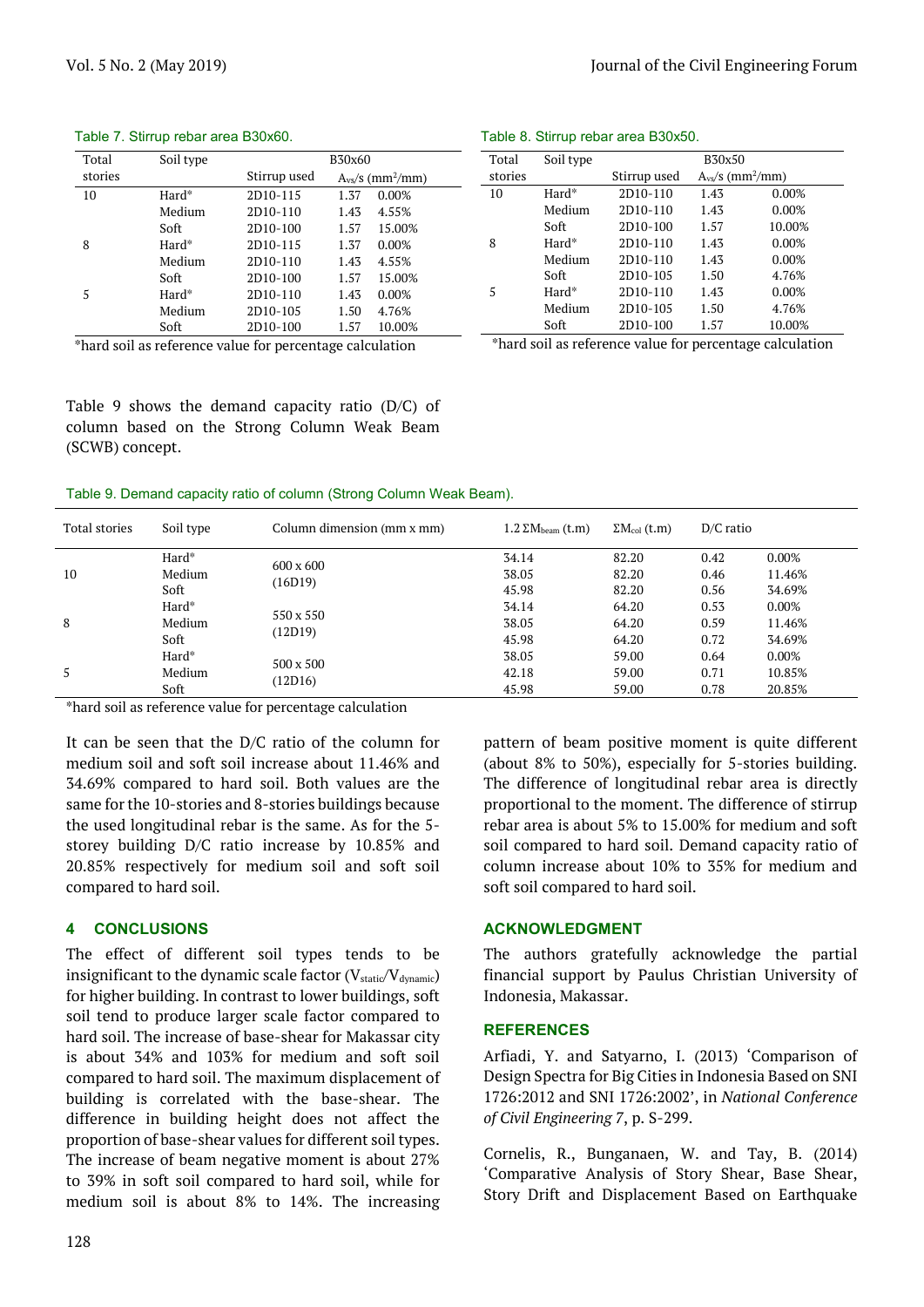Regulations SNI 1726-2002 and SNI 1726-2012', Civil Engineering Journa, 3(2), p. 205.

Faizah, R. and Widodo (2013) 'Analysis on Nominal Seismic Load for Multi-stories Building Using Dynamic Response Spectrum Method', in National Conference of Civil Engineering 7, p. S-201.

Hasan, A. and Astira, I. (2013) 'Comparative Analysis of Lateral Displacement for High Rise Building With Variations of Shear Wall Shape and Location in The Royale Springhill Residences Apartment Project', Civil Engineering and Environment Journal, 1(1), p. 47.

Imran, I. and Hendrik, F. (2010) Design of Earthquake Resistant Building for Reinforced Concrete Structures. Bandung: ITB Publisher.

Jingga, H., Suryanita, R. and Yuniarto, E. (2015) 'Building Structure Response Based on Indonesia Earthquake Spectra for Capitals on Sumatra Island', in Annual Civil Engineering 2015. Pekanbaru: ISBN: 978- 979-792-636-6, p. 111.

National Standardization Agency (2012) Earthquake Resistance Design Procedures for Structural and Non-Structural Building. SNI 1726:2012. Jakarta.

National Standardization Agency (2013a) Minimum Load for Building Design and Other Structures. SNI 1727:2013. Jakarta.

National Standardization Agency (2013b) Structural Concrete Requirements for Building. SNI 2847:2013. Jakarta.

Soelarso, Baehaki and Novtikania, F. (2016) 'Comparative Analysis of Horizontal Drift On Earthquake Resistant Building Using Lateral Bracing Based on SNI 03-1726-2002 and SNI 03-1726-2012', Foundation Journal, 5(1), p. 24.

Sudarsana, K. and Yudha, M. E. (2014) 'Lateral Stiffness Effect on Dynamic Behavior of Low Rise Reinforce Concrete Building', in National Symposium RAPI XIII - 2014 FT UMS. ISSN 1412-9612, p. S-7.